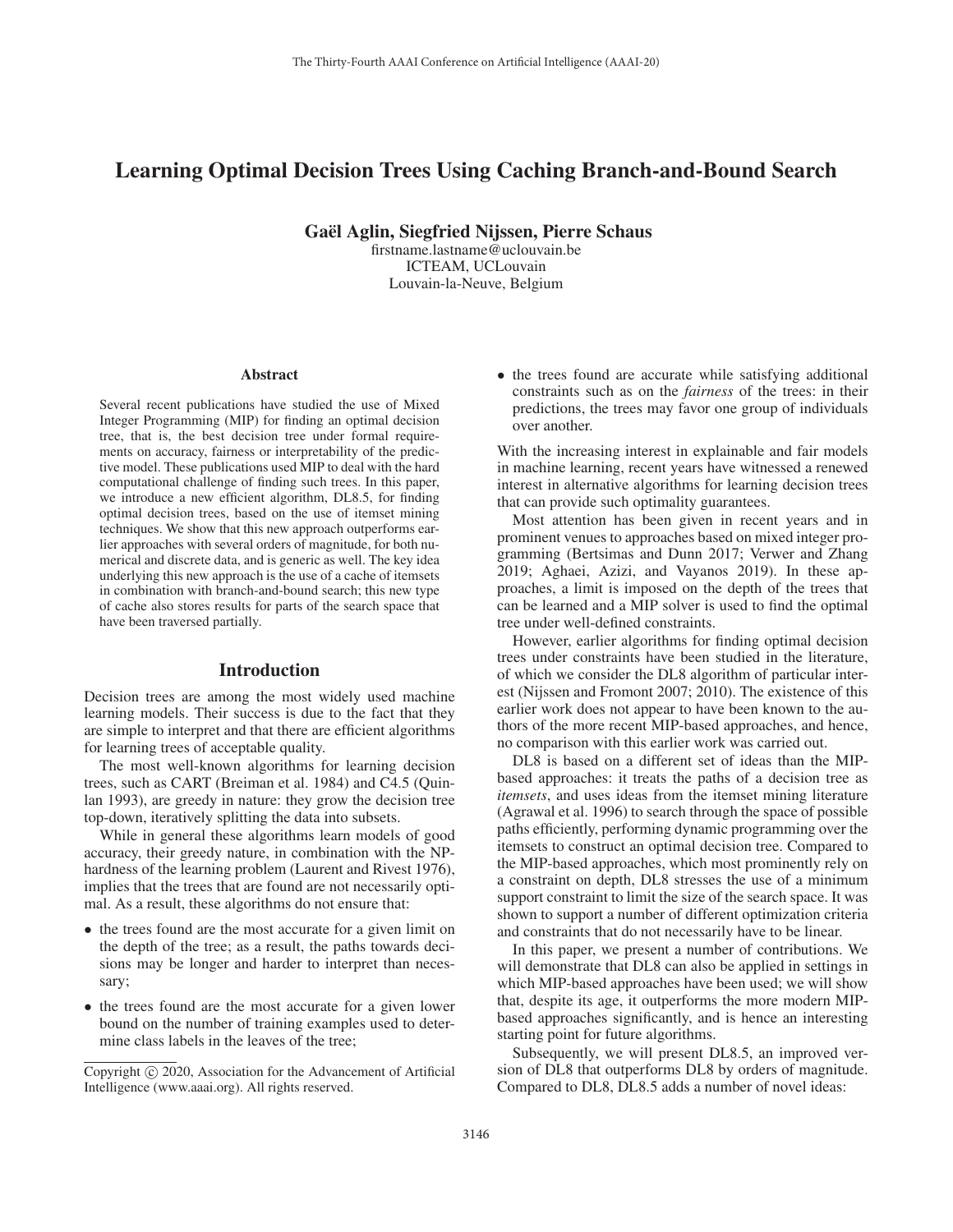- it uses branch-and-bound search to cut large additional parts of the search space;
- it uses a novel caching approach, in which we store also store information for itemsets for which the search space has been cut; this allows us to avoid redundant computation later on as well;
- we consider a range of different branching heuristics to find good trees more rapidly;
- the algorithm has been made any-time, i.e. it can be stopped at any time to report the best tree it has found so far.

In our experiments we focus our attention on traditional decision tree learning problems with little other constraints, as we consider these learning problems to be the hardest. However, we will show that DL8.5 remains sufficiently close to DL8 that the addition of other constraints or optimization criteria is straightforward.

In a recent MIP-based study, significant attention was given to the distinction between binary and numerical data (Verwer and Zhang 2019). We will show that DL8.5 outperforms this method on both types of data.

Our implementation is publicly available at https://github. com/aglingael/dl8.5 and can easily be used from Python.

This paper is organized as follows. The next section presents the state of the art of optimal decision trees induction. Then we present the background on which our work relies, before presenting our approach and our results.

# Related work

In our discussion of related work, we will focus our attention on alternative methods for finding *optimal* decision trees, that is, decision trees that achieve the best possible score under a given set of constraints.

Most attention has been given in recent years to MIPbased approaches. Bertsimas and Dunn (2017) developed an approach for finding decision trees of a maximum depth K that optimize misclassification error. They use  $K$  to model the problem in a MIP model with a fixed number of variables; a MIP solver is then used to find the optimal tree.

Verwer and Zhang (2019) proposed *BinOCT*, an optimization of this approach, focused on how to deal with numerical data. To deal with numerical data, decision trees need to identify thresholds that are used to separate examples from each other. A MIP model was proposed in which fewer variables are needed to find high-quality thresholds; consequently, it was shown to work better on numerical data.

A benefit of MIP-based approaches is that it is relatively easy from a modeling perspective to add linear constraints or additional linear optimization criteria. Aghaei, Azizi, and Vayanos (2019) exploit this to formalize a learning problem that also takes into account the *fairness* of a prediction.

Verhaeghe et al. (2019) recently proposed a Constraint Programming (CP) approach to solve the same problem. It supports a maximum depth constraint and a minimum support constraint, but only works for binary classification tasks. It also relies on branch-and-bound search and caching, but uses a less efficient caching strategy. The approach in the present paper is easily implemented and understood without relying on CP systems.

Another class of methods for learning optimal decision trees is that based on SAT Solvers (Narodytska et al. 2018; Bessiere, Hebrard, and O'Sullivan 2009). SAT-based studies, however, focus on a different type of decision tree learning problem than the MIP-based approaches: finding a decision tree of limited size that performs 100% accurate predictions on training data. These approaches solve this problem by creating a formula in conjunctive normal form, for which a satisfying assignment would represent a 100% accurate decision tree. We believe there is a need for algorithms that minimize the error, and hence we focus on this setting.

Most related to this work is the work of Nijssen and Fromont (2007; 2010) on DL8, which relies on a link between learning decision trees and itemset mining. Similarly to MIP-based approaches, DL8 allows to find optimal decision trees minimizing misclassification error. DL8 does not require a depth constraint; it does however assume the presence of a minimum support constraint, that is, a constraint on the minimum number of examples falling in each leaf. In the next section we will discuss this approach in more detail. This discussion will show that DL8 can easily be used in settings identical to those in which MIP and CP solvers have been used. Subsequently, we will propose a number of significant improvements, allowing the itemset-based approach to outperform MIP-based and CP-based approaches.

### Background

#### Itemset mining for decision trees

We limit our discussion to the key ideas behind DL8, and assume that the reader is already familiar with the general concepts behind learning decision trees.

DL8 operates on Boolean data. As running example of such data, we will use the dataset of Table 1a, which consists of three Boolean features and eleven examples. The optimal decision tree for this database can be found in Figure 1a.

While it may seem a limitation that DL8 only operates on Boolean data, there are straightforward ways to transform any tabular database in a Boolean database: for categorical attributes, we can create a Boolean column for each possible value of that attribute; for numerical attributes, we can create Boolean columns for possible thresholds for that attribute.

DL8 takes an itemset mining perspective on learning decision trees. In this perspective, the binary matrix of Table 1a is transformed into the transactional database of Table 1b. Each transaction of the dataset contains an itemset describing the presence or absence of each feature in the dataset. More formally, the database  $D$  can be thought of as a collection  $\mathcal{D} = \{(t, I, c) | t \in \mathcal{T}, I \subseteq \mathcal{I}, c \in \mathcal{C}\}\)$ , where  $\mathcal{T}$ represents the transaction or rows identifiers,  $\mathcal I$  is the set of possible items, and  $\mathcal C$  is the set of class labels; within  $\mathcal I$  there are two items (one *positive*, the other *negative*) for each original Boolean feature, and each itemset I contains either a positive or a negative item for every feature.

Using this representation, every path in a decision tree can be mapped to an itemset  $I \subseteq \mathcal{I}$ , as shown in Figure 1b. For instance, the last path in this tree corresponds to the itemset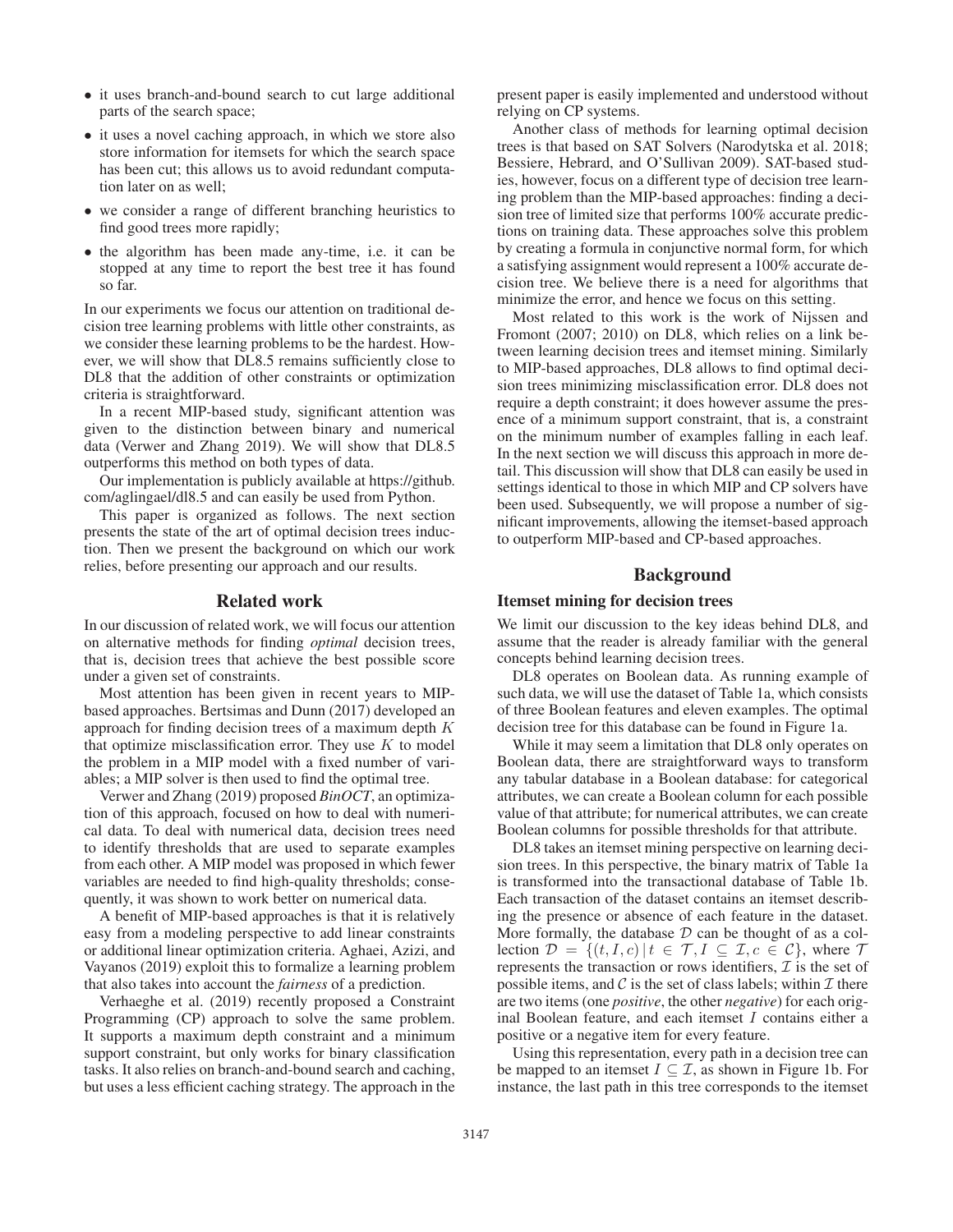

Figure 1: Optimal tree corresponding to database of Table 1. Max depth  $= 3$  and minimum examples per leaf  $= 1$ 

 $\{\neg a, \neg b, \neg c\}$ . Please note that multiple paths can be mapped to the same itemset.

For every itemset I, we define its cover to be  $cover(I) =$  $\{(t', I', c') \in \mathcal{D} | I \subseteq I'\}$ : the set of transactions in which the itemset is contained; the class-based support of an itemset is defined as  $Sup(I, c) = |\{(t', I', c') \in cover(I) | c' =$ c}|, and can be used to identify the number of examples for a given class c in a leaf. Based on class-based supports, the error of an itemset is defined as:

$$
leaf\_error(I) = |\ cover(I)| - \max_{c \in \mathcal{C}} \{ Sup(I, c)\} \tag{1}
$$

Unlike the CP-based approach, our error function is also valid for classification tasks involving more than 2 classes.

The canonical decision tree learning problem that we study in this work can now be defined as follows using itemset mining notation. Given a database  $D$ , we wish to identify a collection  $\mathcal{D}\mathcal{T} \subseteq \mathcal{I}$  of itemsets such that

- the itemsets in  $DT$  represent a decision tree;
- $\sum_{I \in \mathcal{DT}} \text{leaf\_error}(I)$  is minimal;
- for all  $I \in \mathcal{DT}$ :  $|I| \leq$  *maxdepth*, where *maxdepth* is the maximum depth of the tree;
- for all  $I \in \mathcal{DT}$ :  $|cover(I)| > minsup$ , where *minsup* is a minimum support threshold.

As stated earlier, in DL8, the maximum depth constraint is

not required; MIP-based approaches have ignored the minimum support constraint.

| Algorithm 1: DL8(maxdepth, minsup)                                                    |  |
|---------------------------------------------------------------------------------------|--|
| 1 struct $BestTree{$ $tree: Tree; error: float}$                                      |  |
| $cache \leftarrow HashSet < Itemset, BestTree >$<br>$\overline{2}$                    |  |
| $3(\tau, b) \leftarrow \texttt{DL8} - \texttt{Recursive}(\emptyset)$                  |  |
| return $\tau$<br>$\overline{\mathbf{4}}$                                              |  |
| <b>Procedure</b> $DL8 - Recurse (1)$<br>5                                             |  |
| $solution \leftarrow cache.get(I)$<br>6                                               |  |
| <b>if</b> solution was found <b>then</b><br>7                                         |  |
| <b>return</b> (solution.tree, solution.error)<br>8                                    |  |
| if leaf _error(I) = 0 or $ I  = maxdepth$ then<br>9                                   |  |
| <b>return</b> $(make\_leaf(I), leaf\_error(I))$<br>10                                 |  |
| $(\tau, b) \leftarrow (make\_leaf(I), leaf\_error(I))$<br>11                          |  |
| for all attributes i do<br>12                                                         |  |
| <b>if</b> $ cover(I \cup \{i\})  \geq minsup$ and<br>13                               |  |
| $ cover(I \cup \{\neg i\})  \geq minsup$ then                                         |  |
| $(\tau_1, e_1) \leftarrow \texttt{DL8} - \texttt{Recursive}(I \cup \{\neg i\})$<br>14 |  |
| if $e_1 \leq b$ then<br>15                                                            |  |
| $(\tau_2,e_2) \leftarrow \texttt{DL8}-\texttt{Recursive}(I \cup \{i\})$<br>16         |  |
| if $e_1 + e_2 \leq b$ then<br>17                                                      |  |
| $(\tau, b) \leftarrow (make\_tree(i, \tau_1, \tau_2),$<br>18                          |  |
| $\left  e_1 + e_2 \right $                                                            |  |
|                                                                                       |  |
| $cache.store(I, BestTree(\tau, b))$<br>19                                             |  |
| <b>return</b> $(\tau, b)$<br>20                                                       |  |

# DL8 Algorithm

A high-level perspective of the DL8 algorithm is given in Algorithm 1. Essentially, the algorithm recursively enumerates itemsets using the  $DL8 - Recurse(I)$  function. The postcondition of this function is that it returns the optimal decision tree for the transactions covered by itemset  $I$ , together with the quality of that tree. This optimal tree is calculated recursively using the observation that the best decision tree for a set of transactions can be obtained by considering all possible ways of partitioning the set of transactions into two, and determining the best tree for each partition recursively.

Figure 2 illustrates the search space of itemsets for the dataset of Table 1, where all the possible itemsets are represented. Intuitively, DL8 starts at the top node of this search space, and calculates the optimal decision tree for the root based on its children.

A distinguishing feature of DL8 is its use of a cache. The idea behind this cache is to store the result of a call to DL8 − Recurse. Doing so is effective as the same itemset can be reached by multiple paths in the search space: itemset  $ab$  can be constructed by adding  $b$  to itemset  $a$ , or by adding  $a$  to itemset  $b$ . By storing the result, we can reuse the same result for both paths.

Note that the optimal decision tree for the root can only be calculated after all its children have been considered; hence, the algorithm will only produce a solution once the entire search space of itemsets has been considered.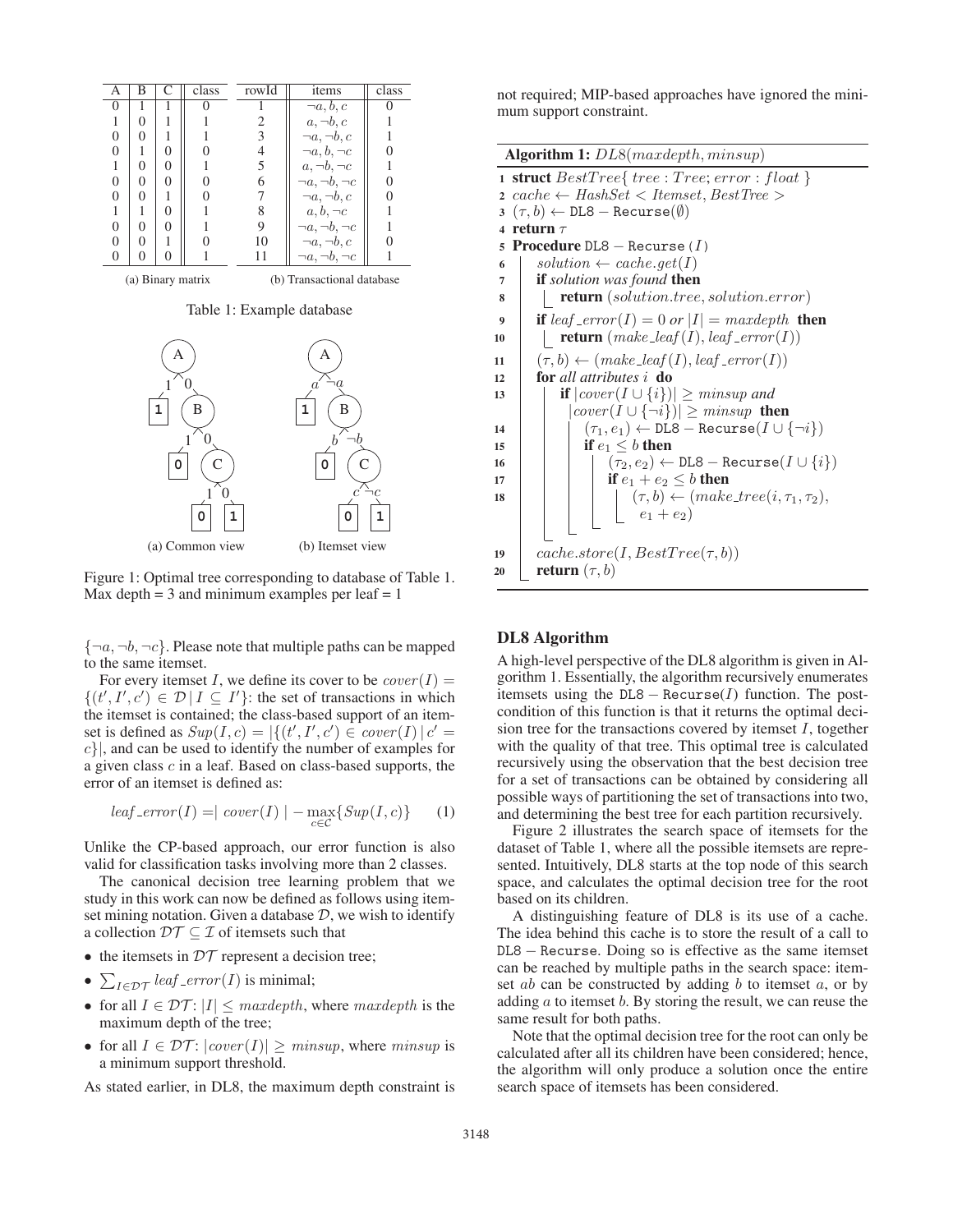

Figure 2: Complete itemset lattice for introduction database and DL8.5 search execution

In our pseudocode, we use the following other functions. Function *make leaf* (I) returns a decision tree with one node, representing a leaf that predicts the majority class for the examples covered by I. The function *make\_tree*( $i, \tau_1, \tau_2$ ) returns a tree with a test on attribute  $i$ , and subtrees  $\tau_1$  and  $\tau_2$ .

The code illustrates a number of optimizations implemented in DL8:

- Maximum depth pruning In line 9 the search is stopped as soon as the itemsets considered are too long;
- Minimum support pruning In line 13 an attribute is not considered if one of its branches has insufficient support; in our running example, the itemset  $\{a, b, c\}$  is not considered due to this optimization;
- Purity pruning In line 9 the search is stopped if the error for the current itemset is already 0;
- Quality bounds In the loop of lines 12–18, the best solution found among the children is maintained, and used to prune the second branch for an attribute if the first branch is already worse than the best solution found so far.

We omit a number of optimizations in this pseudo-code that can be found in the original publication, in particular, optimizations that concern the incremental maintenance of data structures. While we will use most of these optimizations in our implementation as well, we do not discuss these in detail here for reasons of simplicity.

The most important optimization in DL8 that we do not use in this study is the *closed itemset mining* optimization. The reason for this choice is that this optimization is hard to combine with a constraint on the depth of a decision tree. Similarly, while DL8 can be applied to other scoring functions than error, as long as the scoring function is *additive*,

we prioritize accuracy and the depth constraint here as we focus on solving the same problem as in recent MIP-based studies.

# Our approach: DL8.5

As identified in the introduction, DL8 has a number of weaknesses, which we will address in this section.

The most prominent of these weaknesses is that the size of the search tree considered by DL8 is unnecessarily large. Reconsider the example of Figure 2, in which DL8's pruning approach does not prune any node except from one infrequent itemset (abc). We will see in this section that a new type of caching brand-and-bound search can reduce the number of itemsets considered significantly.

The pseudo-code of our new algorithm, DL8.5, is presented in Algorithm 2. DL8.5 inherits a number of ideas from DL8, including the use of a cache, the recursive traversal of the space of itemsets, and the use of depth and support constraints to prune the search space.

The main distinguishing feature of DL8.5 concerns its use of bounds during the search.

In DL8.5, the recursive procedure DL8.5 − Recurse has an additional parameter, *init ub*, which represents an upperbound on the quality of the decision trees that the recursive procedure is expected to find. If no sufficiently good tree can be found, the procedure returns a tree of type NO TREE.

Initially, the upper-bound that is used is  $+\infty$  (line 3). However, as soon as the recursive algorithm has found one decision tree, or has found a better tree than earlier known, the quality of this decision tree, calculated in line 21, is used as upper-bound for future decision trees and is communicated to the children in the search tree (line 25, line 14, 18).

The upper-bound is used to prune the search space using a test in line 17; intuitively, as soon as we have traversed one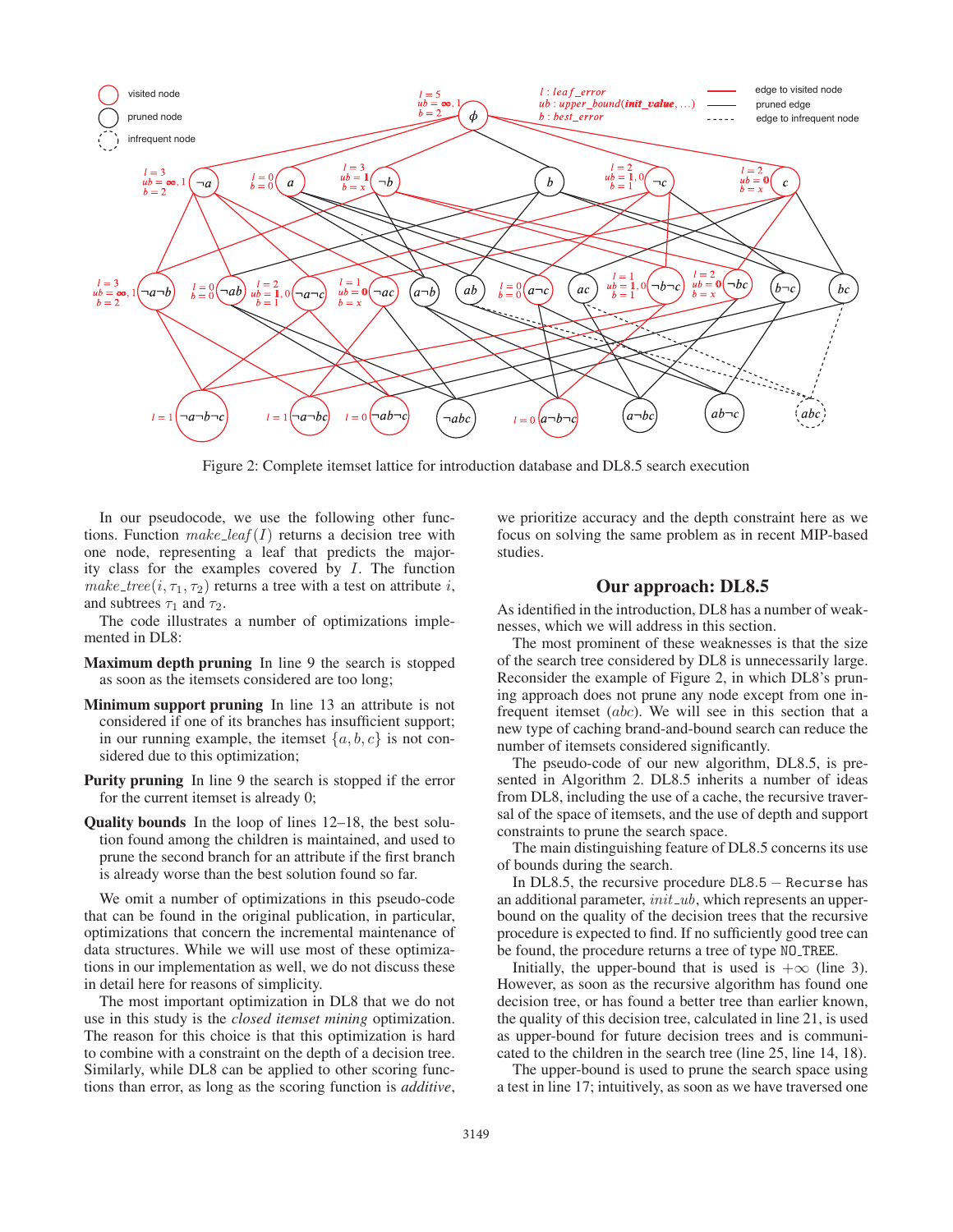Algorithm 2: DL8.5(maxdepth, minsup)

|                  | $1$ struct $BestTree$ { $init\_ub : float;$ $tree : Tree;$          |
|------------------|---------------------------------------------------------------------|
|                  | $error: float\}$                                                    |
|                  | $2\ \textrm{cache} \leftarrow$ HashSet < Itemset, BestTree >        |
|                  | 3 bestSolution $\leftarrow$ DL8.5 - Recurse( $\emptyset, +\infty$ ) |
|                  | 4 <b>return</b> bestSolution.tree                                   |
| 5.               | <b>Procedure</b> DL8.5 - Recurse $(I, init\_ub)$                    |
| 6                | <b>if</b> leaf _error(I) = 0 or $ I $ = maxdepth or                 |
|                  | time-out is reached <b>then</b>                                     |
| 7                | <b>return</b> $BestTree(int\_ub, make\_leaf(I),$                    |
|                  | $leaf\_error(I))$                                                   |
| 8                | $solution \leftarrow cache.get(I)$                                  |
| $\boldsymbol{Q}$ | <b>if</b> solution was found and ((solution.tree $\neq$             |
|                  | NO_TREE) or $(int\_ub \leq solution . init\_ub))$ then              |
| 10               | <b>return</b> solution                                              |
| 11               | $(\tau, b, ub) \leftarrow (NO\_TREE, +\infty, init_-ub)$            |
| 12               | for all attributes i in a well-chosen order do                      |
| 13               | <b>if</b> $ cover(I \cup \{i\})  \geq minsup$ and                   |
|                  | $ cover(I \cup \{\neg i\})  \geq minsup$ then                       |
| 14               | $sol_1 \leftarrow$ DL8.5 - Recurse( $I \cup \{\neg i\}, ub)$        |
| 15               | if $sol_1.tree = \text{NO\_TREE}$ then                              |
| 16               | continue                                                            |
| 17               | if $sol_1_error \leq ub$ then                                       |
| 18               | $sol_2 \leftarrow$ DL8.5 - Recurse( $I \cup \{i\},$                 |
|                  | $ub-sol_1_error)$                                                   |
| 19               | if $\textit{sol}_2.\textit{tree} = \texttt{NO\_TREE}$ then          |
| 20               | continue                                                            |
| 21               | $feature_error \leftarrow$                                          |
|                  | $sol_1_error + sol_2_error$                                         |
| 22               | if $feature_error \leq ub$ then                                     |
| 23               | $\tau \leftarrow make\_tree(i, sol_1.tree,$                         |
|                  | $sol_2.tree)$                                                       |
| 24               | $b \leftarrow feature\_error$                                       |
| 25               | $ub \leftarrow b - 1$                                               |
| 26               | if $feature_error = 0$ then                                         |
| 27               | <b>break</b>                                                        |
|                  |                                                                     |
| 28               | $solution \leftarrow BestTree(int\_ub, \tau, b)$                    |
| 29               | cache.store(I, solution)                                            |
| 30               | return solution                                                     |
|                  |                                                                     |

branch for an attribute, and the quality of that branch is already worse than accepted by the bound, we do not consider the second branch for that attribute.

In line 18 we use the quality of the first branch to bound the required quality of the second branch further.

An important modification involves the interaction of the bounds with the cache. In DL8.5, we store an itemset also if no solution could be found for the given bound (line 29 is still executed even if the earlier loop did not find a tree). In this case, the special value NO TREE is associated with the itemset in the cache, and the upper-bound used during the last search is stored.

The benefit of doing so is that at a later moment, we may



Figure 3: Example of pruning

reuse the fact that for a given itemset and bound, no sufficiently good decision tree can be found. In particular, in line 9, when the current bound (*init ub*) is worse than the stored upper-bound for a NO TREE itemset, we return the NO TREE indicator immediately.

Other modifications in comparison with DL8 improve the anytime behavior of the algorithm. In line 6 the search can be interrupted when a time-out is reached, and line 12 offers the possibility to consider the attributes in a specific heuristic order to discover good trees more rapidly.

A number of different heuristics could be considered. In our experiments, we consider three: the original order of the attributes in the data, in increasing or in decreasing order of information gain (such as used in C4.5 and CART).

Our modifications of DL8 improve drastically the pruning of the search space. Figure 2 indicates which additional nodes are pruned during the execution of DL8.5 (for an alphabetic order of the attributes). At the end, 17 nodes are visited instead of 27.

Figure 3 shows a part of the execution of DL8.5 in more detail. The initial value of the upper-bound at node  $\phi$  is  $+\infty$ (line 11). The attribute  $A$  provides an error of 2; the upperbound value is subsequently updated from  $+\infty$  to 1 in line 25. In the first branch for attribute  $C$ , the new value of the upper-bound is passed down recursively (line 14). Notice that the initial value of the upper-bound at node  $\neg c$  is 1. At this node, the attribute  $A$  is first visited and provides an error of 1 by summing errors of  $\neg a\neg c$  and  $a\neg c$  (line 21). The upper-bound for subsequent attributes is then updated to 0 and passed down recursively to the first branch of attribute B. After visiting the first item  $\neg b\neg c$  the obtained error is 1 and greater than the upper-bound of 0. The second item is pruned as the condition of line 18 is not satisfied. So, there is no solution by selecting the attribute  $B$ , which leads to storing the value NO TREE for this itemset. This error value is represented in Figures 2 and 3 by the character  $x$ .

The reuse of the cache is illustrated for itemset  $\neg ac$  (Figure 2). The first time we encounter this itemset, we do so coming from the itemset  $\neg a$  for an upper-bound of zero; after the first branch, we observe that no solution can be found for this bound, and we store NO TREE for this itemset. The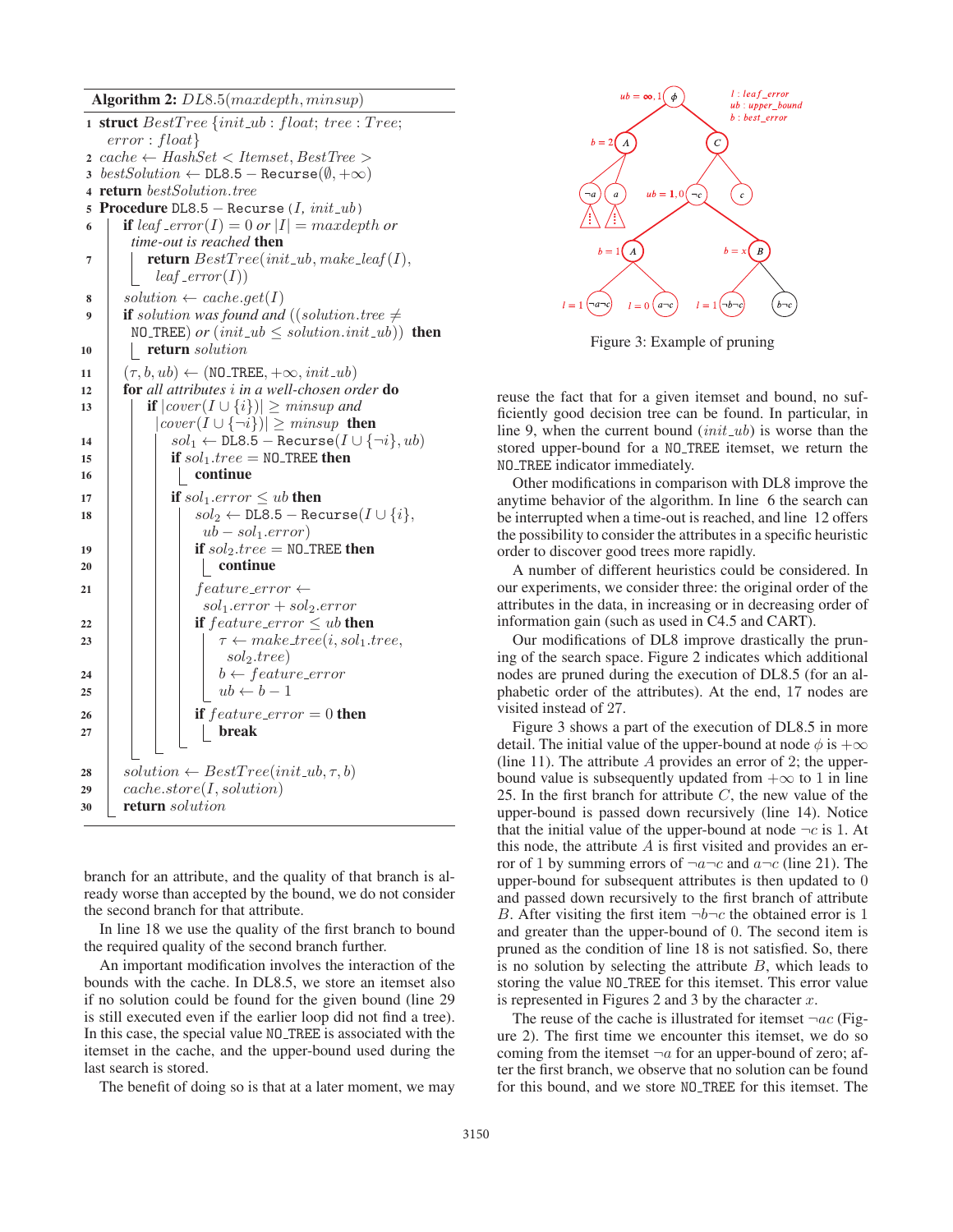second time we encounter  $\neg ac$ , we do so coming from the parent c, again with an upper-bound of 0. From the cache we retrieve the fact that no solution could be found for this bound, and we skip attribute A from further consideration.

# **Results**

In our experiments we answer the following questions:

- Q1 How does the performance of DL8.5 compare to DL8, MIP-based and CP-based approaches on binary data?
- Q2 What is the impact of different branching heuristics on the performance of DL8.5?
- Q3 What is the impact of caching incomplete results in DL8.5 (NO\_TREE itemsets)?
- Q4 How does the performance of DL8.5 compare to DL8, MIP-based and CP-based approaches on continuous data?

As a representative MIP-based approach, we use BinOCT, as it was shown to be the best performing MIP-based approach in a recent study (Verwer and Zhang 2019). The implementations of  $BinOCT<sup>1</sup>$ , DL8 and the CP-based approach<sup>2</sup> used in our comparison were obtained from their original authors, and use the CPLEX  $12.9<sup>3</sup>$  and OscaR<sup>4</sup> solvers. Experiments were performed on a server with an Intel Xeon E5-2640 CPU, 128GB of memory, running Red Hat 4.8.5-16.

To respect the constraint of the CP-based algorithm all the datasets used in our experiments have binary classes. We compare our algorithms on 24 binary datasets from CP4IM5, described in the first columns of Table 2.

Similar to Verwer and Zhang (2019), we run the different algorithms for 10 minutes on each dataset and for a maximum depth of 2, 3 and 4. All the tests are run with a minimum support of 1 since this is the setting used in BinOCT.

We do not split our datasets in training and test sets since the focus of this work is on comparing the computational performance of algorithms that should generate decision trees of the same quality. The benefits of optimal decision trees were discussed in (Bertsimas and Dunn 2017).

We compare a number of variants of DL8.5. The following table summarizes the abbreviations used. Abbreviation Meaning

| d.o.   | the original order of the attributes in the |
|--------|---------------------------------------------|
|        | data is used as branching heuristic         |
| asc    | attributes are sorted in increasing value   |
|        | of information gain                         |
| desc   | attributes are sorted in decreasing value   |
|        | of information gain                         |
| n.p.s. | no partial solutions are stored in the      |
|        | cache                                       |

Table 2 shows the results for a maximum depth equal to 4, as we consider deeper decision trees of more interest. If optimality could not be proven within 10 minutes, this is indicated using *TO*; in this case, the objective value of the best

tree found so far is shown. Note that we here exploit the ability of DL8.5 to produce a result after a time-out. The best solutions and best times are marked in bold while a star (\*) is added to mark solutions proven to be optimal.

BinOCT solved and proved optimality for only 1 instance within the timeout; the older DL8 algorithm solved 7 instances and the CP-based algorithm solved 11 instances. DL8.5 solved 19 (which answers Q1). The difference in performance is further illustrated in Figure 4, which gives *cactus plots* for each algorithm, for different depth constraints. In these plots each point  $(x, y)$  indicates the number of instances  $(x)$  solved within a time limit  $(y)$ . While for lower depth thresholds, BinOCT does find solutions, the performance of all variants of DL8.5 clearly remains superior to that of DL8, BinOCT and the CP-based algorithm, obtaining orders of magnitude better performance.

Comparing the different branching heuristics in DL8.5, the differences are relatively small; however, for deeper trees, a descending order of information gain gives slightly better results. This confirms the intuition that chosen a split with high information gain is a good heuristic  $(Q2)$ .

If we disable DL8.5's ability to cache incomplete results, we see a significant degradation in performance. In this variant only 12 instances are solved optimally, instead of 19, for a depth of 4. Hence, this optimization is significant  $(Q3)$ .

To answer Q4, we repeat these tests on continuous data. For this, we use the same datasets as Verwer and Zhang (2019). These datasets were obtained from the UCI repository6 and are summarized in the first columns of Table 3. Before running DL8, the CP-based algorithm and DL8.5, we binarize these datasets by creating binary features using the same approach as the one used by Verwer and Zhang (2019). Note that the number of generated features is very high in this case. As a result, for most datasets all algorithms reach a time-out for maximum depths of 3 and 4, as was also shown by Verwer and Zhang (2019). Hence, we focus on results for a depth of 2 in Table 3. Even though BinOCT uses a specialized technique for solving continuous data, the table shows that DL8.5 outperforms DL8, the CP-based algorithm and BinOCT. Note that the differences between the different variations of DL8.5 are small here, which may not be surprising given the shallowness of the search tree considered.

#### **Conclusions**

In this paper we presented the DL8.5 algorithm for learning optimal decision trees. DL8.5 is based on a number of ideas: the use of itemsets to represent paths, the use of a cache to store intermediate results (including results for parts of the search tree that have only been traversed partially), the use of bounds to prune the search space, the ability to use heuristics during the search, and the ability to return a result even when a time-out is reached.

Our experiments demonstrated that DL8.5 outperforms existing approaches by orders of magnitude, including approaches presented recently at prominent venues.

In this paper, we focused our experiments on one particular setting: learning maximally accurate trees of lim-

<sup>1</sup> https://github.com/SiccoVerwer/binoct

<sup>&</sup>lt;sup>2</sup>https://bitbucket.org/helene\_verhaeghe/classificationtree/src/ default/classificationtree/

<sup>3</sup> https://www.ibm.com/analytics/cplex-optimizer

<sup>4</sup> https://oscarlib.bitbucket.io

<sup>5</sup> https://dtai.cs.kuleuven.be/CP4IM/datasets/

<sup>6</sup> https://archive.ics.uci.edu/ml/index.php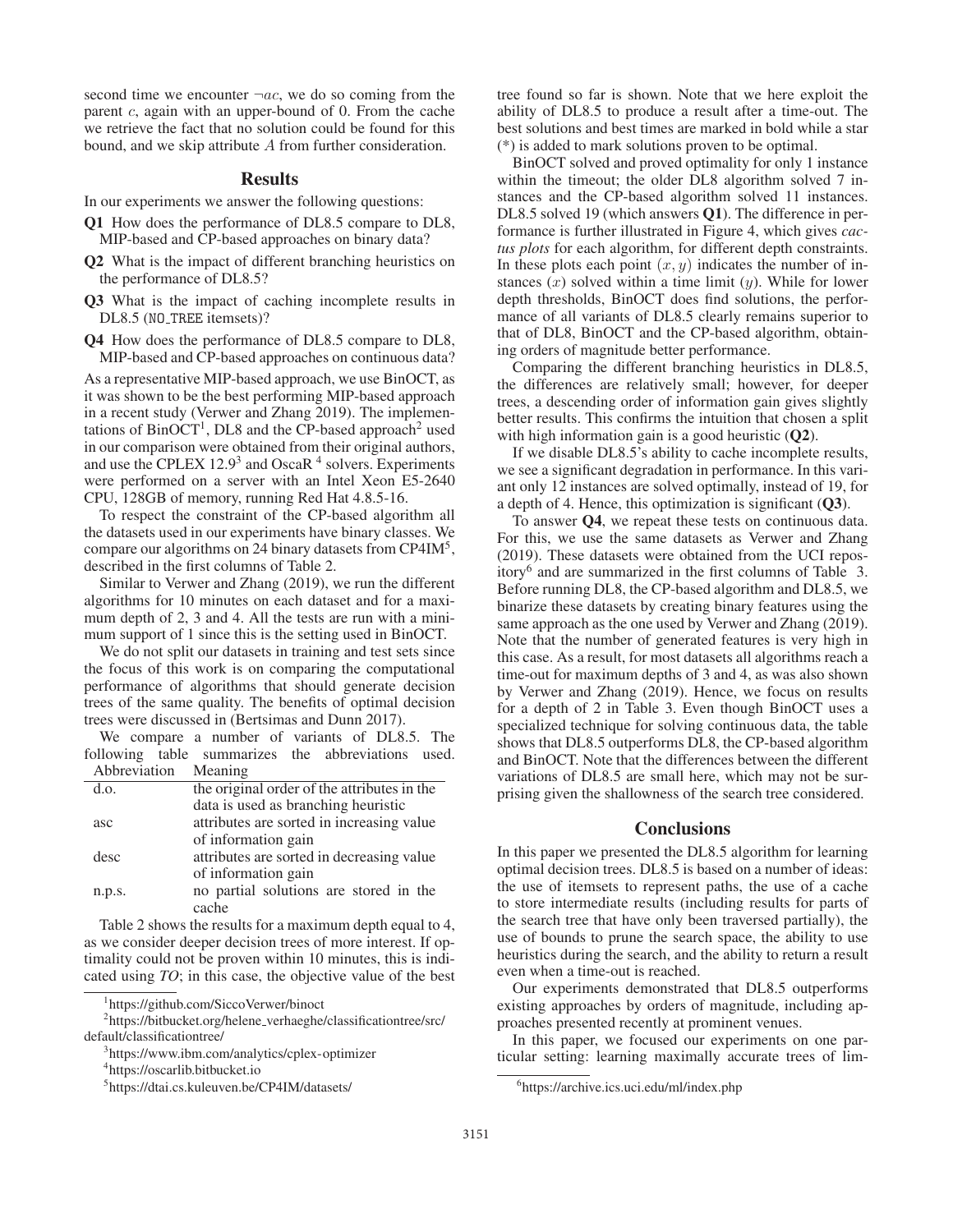|                   |        |        |                | <b>BinOCT</b>           | DL <sub>8</sub>  |                 | CP-Based         |                   | DL8.5            |                 |                  |                 |                  |                   |                  |                 |
|-------------------|--------|--------|----------------|-------------------------|------------------|-----------------|------------------|-------------------|------------------|-----------------|------------------|-----------------|------------------|-------------------|------------------|-----------------|
| Dataset           | nItems | nTrans |                |                         |                  |                 |                  |                   |                  | d.o.            |                  | asc             | desc             |                   | n.p.s.           |                 |
|                   |        |        |                | $\widehat{\mathscr{E}}$ |                  | $\circledcirc$  |                  | $\odot$           |                  | ٨               |                  | $\widehat{s}$   |                  | $\circledcirc$    |                  | ⊛               |
|                   |        |        | ë              | time                    | ö                | time            | Έ                | time              | Ъj               | time            | ë                | time            | Ρij              | time              | ö                | time            |
|                   |        |        |                |                         |                  |                 |                  |                   |                  |                 |                  |                 |                  |                   |                  |                 |
| anneal            | 186    | 812    | 115            | $\overline{TO}$         | $\infty$         | TO              | $91*$            | 450.69            | $91*$            | 129.24          | $91*$            | 127.45          | $91*$            | 121.87            | $91*$            | 250.64          |
| audiology         | 296    | 216    | $\overline{2}$ | TO                      | $\infty$         | TO              | 1                | TO                | $\overline{1^*}$ | 180.84          | $\overline{1^*}$ | 204.19          | $\overline{1^*}$ | 195.73            | 1                | T O             |
| australian-credit | 250    | 653    | 82             | $\overline{\tau}$       | $\infty$         | TO              | 66               | $\overline{\tau}$ | $56*$            | 566.71          | $56*$            | 586.39          | $56*$            | 593.38            | 57               | TO              |
| breast-wisconsin  | 240    | 683    | 12             | TO                      | $\infty$         | TО              | $\overline{8}$   | TO                | $7*$             | 305.3           | $7*$             | 325.7           | $7*$             | 330.71            | 7                | TO              |
| diabetes          | 224    | 76     | 170            | TO                      | $\infty$         | TO              | 140              | $\overline{\tau}$ | $137*$           | 553.49          | $137*$           | 562.83          | $137*$           | 565.5             | 137              | TO              |
| german-credit     | 224    | 1000   | 223            | $\overline{TO}$         | $\infty$         | TO              | 204              | $\overline{TO}$   | $204*$           | 558.73          | 206              | $\overline{TO}$ | $204*$           | 599.87            | 204              | $\overline{TO}$ |
| heart-cleveland   | 190    | 296    | 39             | $\overline{TO}$         | $\infty$         | $\overline{TO}$ | 25               | $\overline{TO}$   | $25*$            | 124.1           | $25*$            | 130.3           | $25*$            | 132.23            | $25*$            | 214.76          |
| hepatitis         | 136    | 137    |                | $\overline{TO}$         | $3*$             | 66.62           | $3*$             | 109.36            | $3^*$            | 13.46           | $3*$             | 14.06           | $3^*$            | 14.88             | $\overline{3^*}$ | 27.28           |
| hypothyroid       | 176    | 3247   | 55             | TO                      | $\infty$         | TO              | 53               | TO                | $53*$            | 392.22          | $53*$            | 368.95          | $53*$            | 427.34            | 53               | T O             |
| ionosphere        | 890    | 351    | 27             | TO                      | $\infty$         | TO              | 20               | TO                | 17               | TО              | $\overline{11}$  | TO              | 13               | TO                | 17               | TO              |
| kr-vs-kp          | 146    | 3196   | 193            | TO                      | $\infty$         | TO              | $144*$           | 483.15            | $144*$           | 216.11          | $144*$           | 206.18          | $144*$           | 223.85            | $144*$           | 528.72          |
| letter            | 448    | 20000  | 813            | TO                      | $\infty$         | TO              | 574              | $\overline{TO}$   | 550              | TO              | 586              | TO              | 802              | $\overline{\tau}$ | 550              | TO              |
| lymph             | 136    | 148    | 6              | $\overline{TO}$         | $\overline{3^*}$ | 56.29           | $\overline{3^*}$ | 112.48            | $\overline{3^*}$ | 8.7             | $\overline{3^*}$ | 11.03           | $\overline{3^*}$ | 8.47              | $\overline{3^*}$ | 25.04           |
| mushroom          | 238    | 8124   | 278            | $\overline{TO}$         | $\infty$         | $\overline{TO}$ | $\overline{0}^*$ | 352.18            | $\overline{0^*}$ | 331.39          | $\overline{4}$   | $\overline{TO}$ | $\overline{0^*}$ | 0.11              | 4                | $\overline{TO}$ |
| pendigits         | 432    | 7494   | 780            | $\overline{TO}$         | $\infty$         | TO              | 38               | $\overline{TO}$   | 32               | $\overline{TO}$ | 26               | $\overline{TO}$ | 14               | $\overline{TO}$   | 32               | $\overline{TO}$ |
| primary-tumor     | 62     | 336    | 37             | TO                      | $34*$            | 2.79            | $34*$            | 8.96              | $34*$            | 1.48            | $34*$            | 1.51            | $34*$            | 1.38              | $34*$            | 2.43            |
| segment           | 470    | 2310   | 13             | TO                      | $\infty$         | TO              | $0*$             | 128.25            | $0*$             | 3.54            | $0*$             | 6.99            | $0*$             | 7.05              | $0*$             | 3.54            |
| soybean           | 100    | 630    | 15             | TO                      | $14*$            | 41.59           | $14*$            | 40.13             | $14*$            | 5.7             | $14*$            | 6.34            | $14*$            | 5.75              | $14*$            | 18.41           |
| splice-1          | 574    | 319    | 574            | $\overline{TO}$         | $\infty$         | TO              | $\infty$         | TO                | 224              | TO              | 224              | TO              | 141              | TO                | 224              | TO              |
| tic-tac-toe       | 54     | 958    | 180            | $\overline{TO}$         | $137*$           | 3.76            | $137*$           | 9.17              | $137*$           | 1.43            | $137*$           | 1.54            | $137*$           | 1.55              | $137*$           | 2.12            |
| vehicle           | 504    | 846    | 61             | $\overline{TO}$         | $\infty$         | $\overline{TO}$ | 22               | $\overline{TO}$   | 16               | $\overline{TO}$ | 18               | $\overline{TO}$ | 13               | TO                | 16               | $\overline{TO}$ |
| vote              | 96     | 435    | 6              | $\overline{TO}$         | $5*$             | 29.84           | $5*$             | 44.47             | $5*$             | 5.48            | $5*$             | 5.33            | $5*$             | 5.58              | $5*$             | 12.82           |
| yeast             | 178    | 1484   | 395            | $\overline{\tau}$ o     | $\infty$         | TO              | 366              | TO                | $366*$           | 318.87          | $366*$           | 326.2           | $366*$           | 334.15            | $366*$           | 470.88          |
| $200-1$           | 72     | 101    | $0*$           | 0.52                    | $0*$             | 1.11            | $0^*$            | 0.2               | $0*$             | 0.01            | $0*$             | 0.01            | $0*$             | 0.01              | $0*$             | 0.01            |

Table 2: Comparison table for binary datasets with max depth = 4



|                        | nTrans |                 | nItems | <b>BinOCT</b> |                 | DL <sub>8</sub>  |                 |          | CP-Based        | DL8.5  |        |        |                |        |                |  |
|------------------------|--------|-----------------|--------|---------------|-----------------|------------------|-----------------|----------|-----------------|--------|--------|--------|----------------|--------|----------------|--|
| Dataset                |        | nFeat           |        |               |                 |                  |                 |          |                 |        | d.o.   | asc    |                | desc   |                |  |
|                        |        |                 |        |               | $\circledcirc$  |                  | $\widehat{s}$   |          | $\circledcirc$  |        | ⊛      |        | $\circledcirc$ |        | $\circledcirc$ |  |
|                        |        |                 |        |               |                 |                  | ime             |          |                 |        | ime    |        |                |        |                |  |
|                        |        |                 |        | Ъij           | time            | Άij              |                 | Ρij      | time            | ē      |        | aj     | time           | ē      | time           |  |
| balance-scale          | 625    | 4               | 32     | $149*$        | 1.2             | $149*$           | 0.5             | $149*$   | 0.01            | $149*$ | 0.01   | $149*$ | 0.01           | $149*$ | 0.01           |  |
| banknote               | 1372   | 4               | 3710   | 101           | TO              | $100*$           | 363.01          | $\infty$ | TO <sup>T</sup> | $100*$ | 52.81  | $100*$ | 63.41          | $100*$ | 58.07          |  |
| bank                   | 4521   | 51              | 3380   | 449           | TO <sup>T</sup> | 448              | T <sub>O</sub>  | $\infty$ | TO              | $446*$ | 253.87 | $446*$ | 223.42         | $446*$ | 222.66         |  |
| biodeg                 | 1055   | $\overline{41}$ | 8356   | 212           | TO              | 212              | TO              | $\infty$ | TO              | $202*$ | 341.57 | $202*$ | 365.83         | $202*$ | 370.26         |  |
| car                    | 1728   | 6               | 28     | $250*$        | 4.09            | $250*$           | 0.32            | $250*$   | 0.02            | $250*$ | 0.01   | $250*$ | 0.01           | $250*$ | 0.01           |  |
| <b>IndiansDiabetes</b> | 768    | $\overline{8}$  | 1714   | 171           | TO              | $171*$           | 36.75           | $\infty$ | TO              | $171*$ | 7.43   | $171*$ | 8.46           | $171*$ | 8.72           |  |
| Ionosphere             | 351    | 34              | 4624   | 29            | TO <sup>T</sup> | $29*$            | 423.52          | $\infty$ | TO              | $29*$  | 25.68  | $29*$  | 33.76          | $29*$  | 33.04          |  |
| iris                   | 150    | $\overline{4}$  | 52     | $0^*$         | 0.02            | $\overline{0}^*$ | 0.05            | $0^*$    | 0.01            | $0^*$  | 0.01   | $0^*$  | 0.01           | $0^*$  | 0.01           |  |
| letter                 | 20000  | 16              | 352    | 625           | TO              | $591*$           | 5.97            | $591*$   | 392.09          | $591*$ | 8.61   | $591*$ | 8.26           | $591*$ | 8.83           |  |
| messidor               | 1151   | 19              | 9460   | 383           | $\overline{TO}$ | 383              | $\overline{TO}$ | $\infty$ | $\overline{TO}$ | $383*$ | 533.27 | $383*$ | 563.83         | $383*$ | 534.32         |  |
| $m$ onk $1$            | 124    | 6               | 22     | $22*$         | 0.33            | $22*$            | 0.28            | $22*$    | 0.01            | $22*$  | 0.01   | $22*$  | 0.01           | $22*$  | 0.01           |  |
| monk2                  | 169    | 6               | 22     | $57*$         | 0.79            | $57*$            | 0.28            | $57*$    | 0.01            | $57*$  | 0.01   | $57*$  | 0.01           | $57*$  | 0.01           |  |
| $m$ onk $3$            | 122    | 6               | 22     | $8*$          | 0.31            | $8*$             | 0.28            | $8*$     | 0.01            | $8*$   | 0.01   | $8*$   | 0.01           | $8*$   | 0.01           |  |
| seismic                | 2584   | $\overline{18}$ | 2240   | 166           | TO              | $164*$           | 117.34          | $\infty$ | TO              | $164*$ | 44.3   | $164*$ | 47.36          | $164*$ | 47.17          |  |
| spambase               | 4601   | 57              | 16012  | 660           | TO              | 900              | TO              | $\infty$ | TO              | 741    | TO     | 845    | TO             | 586    | TO             |  |
| Statlog                | 4435   | 36              | 3274   | 460           | TO <sup>T</sup> | 443              | $\overline{TO}$ | $\infty$ | TO              | $443*$ | 205.14 | $443*$ | 193.87         | $443*$ | 188.9          |  |
| tic-tac-toe            | 958    | 18              | 36     | $282*$        | 7.52            | $282*$           | 0.33            | $282*$   | 0.01            | $282*$ | 0.01   | $282*$ | 0.01           | $282*$ | 0.01           |  |
| wine                   | 178    | 13              | 1198   | $6*$          | 73.1            | $6*$             | 7.0             | $6*$     | 74.72           | $6*$   | 1.17   | $6*$   | 1.45           | $6*$   | 1.09           |  |

Figure 4: Cumulative number of instances solved over time

Table 3: Comparison table for continuous datasets with max depth = 2